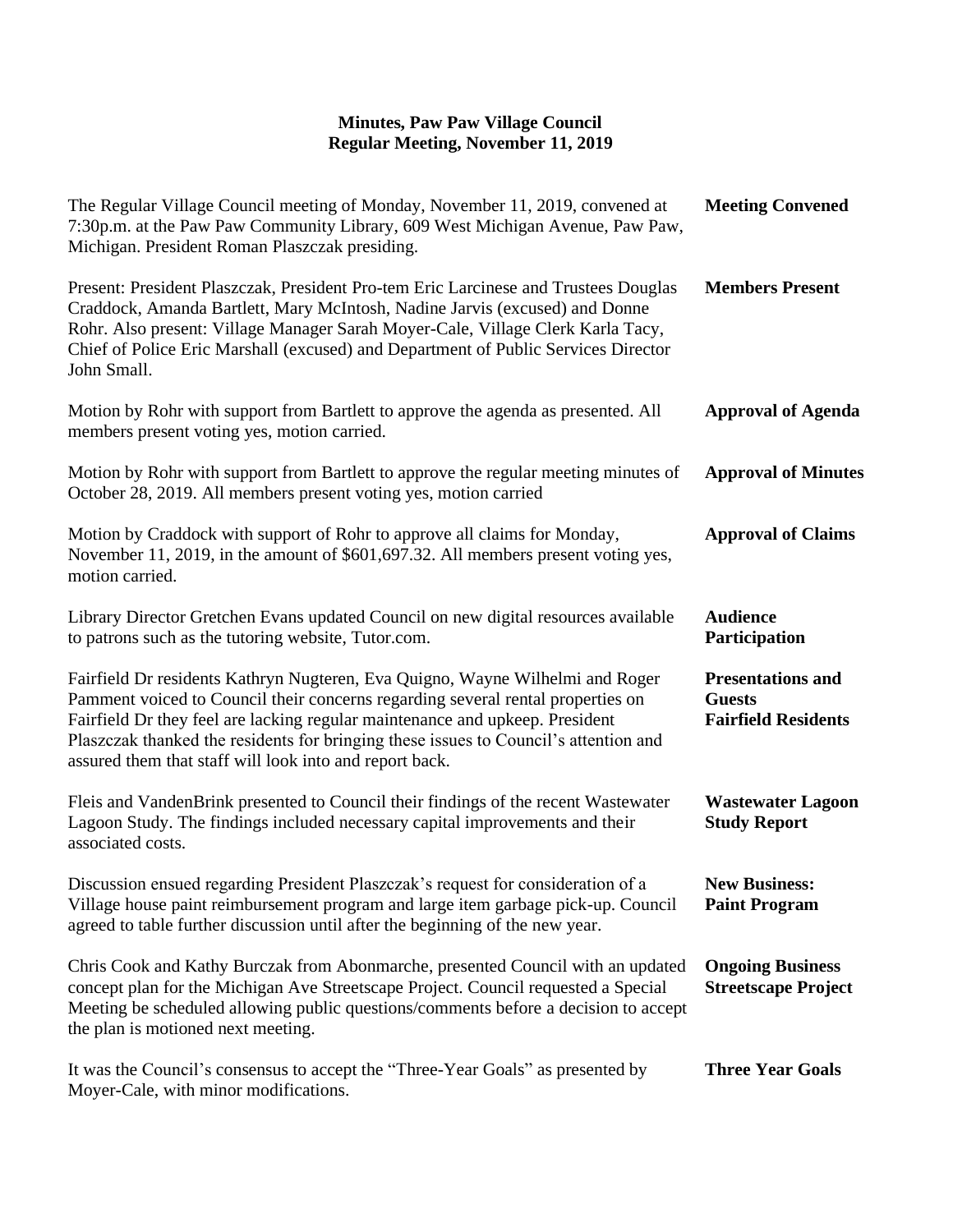## **Minutes, Paw Paw Village Council Regular Meeting, November 11, 2019**

| Discussion on the Electric Transition Review was tabled to a future meeting.                                                                                                                                                       | <b>Electric Transition</b><br><b>Review</b>                          |
|------------------------------------------------------------------------------------------------------------------------------------------------------------------------------------------------------------------------------------|----------------------------------------------------------------------|
| Motion by Rohr with support from Craddock to approve the road closures on December<br>7, 2019 at the locations and times requested by the committee. All members present                                                           | <b>Christmas Parade</b><br><b>Approval</b>                           |
| voting yes, motion carried.<br>Rohr reported the Finance and Admin Committee met to discuss the 2020-21 Capital<br>Improvement Plan.                                                                                               | <b>Committee Meetings</b><br>and Reports<br><b>Finance and Admin</b> |
| No Report.                                                                                                                                                                                                                         | <b>Public Services</b>                                               |
| Bartlett reported the Parks and Rec Board met to discuss the winter removal of the<br>kayak launch, the postponement of the Tyler Field bathroom project, fall brush and<br>leaf pick-up and the 2020-21 Capital Improvement Plan. | <b>Area Parks &amp; Rec</b>                                          |
| No Report.                                                                                                                                                                                                                         | <b>DDA</b>                                                           |
| No Report.                                                                                                                                                                                                                         | <b>Economic Develop</b>                                              |
| No Report.                                                                                                                                                                                                                         | <b>Farmers Market</b>                                                |
| Larcinese reported the Fire District Board is still in contract negotiations with Almena<br>Township.                                                                                                                              | <b>Fire Board</b>                                                    |
| No Report.                                                                                                                                                                                                                         | <b>Historical Committee</b>                                          |
| No Report.                                                                                                                                                                                                                         | <b>Housing Commission</b>                                            |
| No Report.                                                                                                                                                                                                                         | <b>Maple Lake</b><br><b>Preservation</b>                             |
| Moyer-Cale reported at their last meeting, the Planning Commission discussed the<br>Capital Improvement Plan and a possible amendment to the outdoor business zoning<br>regulations.                                               | <b>Planning Commission</b>                                           |
| No Report.                                                                                                                                                                                                                         | <b>Wellhead Protection</b>                                           |
| Craddock announced there will be a new Wine & Harvest event. A presentation of the<br>event will take place at the next meeting.                                                                                                   | <b>Wine &amp; Harvest</b>                                            |
| McIntosh expressed her gratitude towards the Maple Lake Association for their                                                                                                                                                      | <b>Council Member</b><br><b>Comments</b><br><b>McIntosh</b>          |
| support at the Maple Lake drawdown public hearing.<br>Larcinese noted he is interested in hearing Community Development Coordinator<br>Lux's reports on the Fairfield Dr housing blight situation.                                 | Larcinese                                                            |